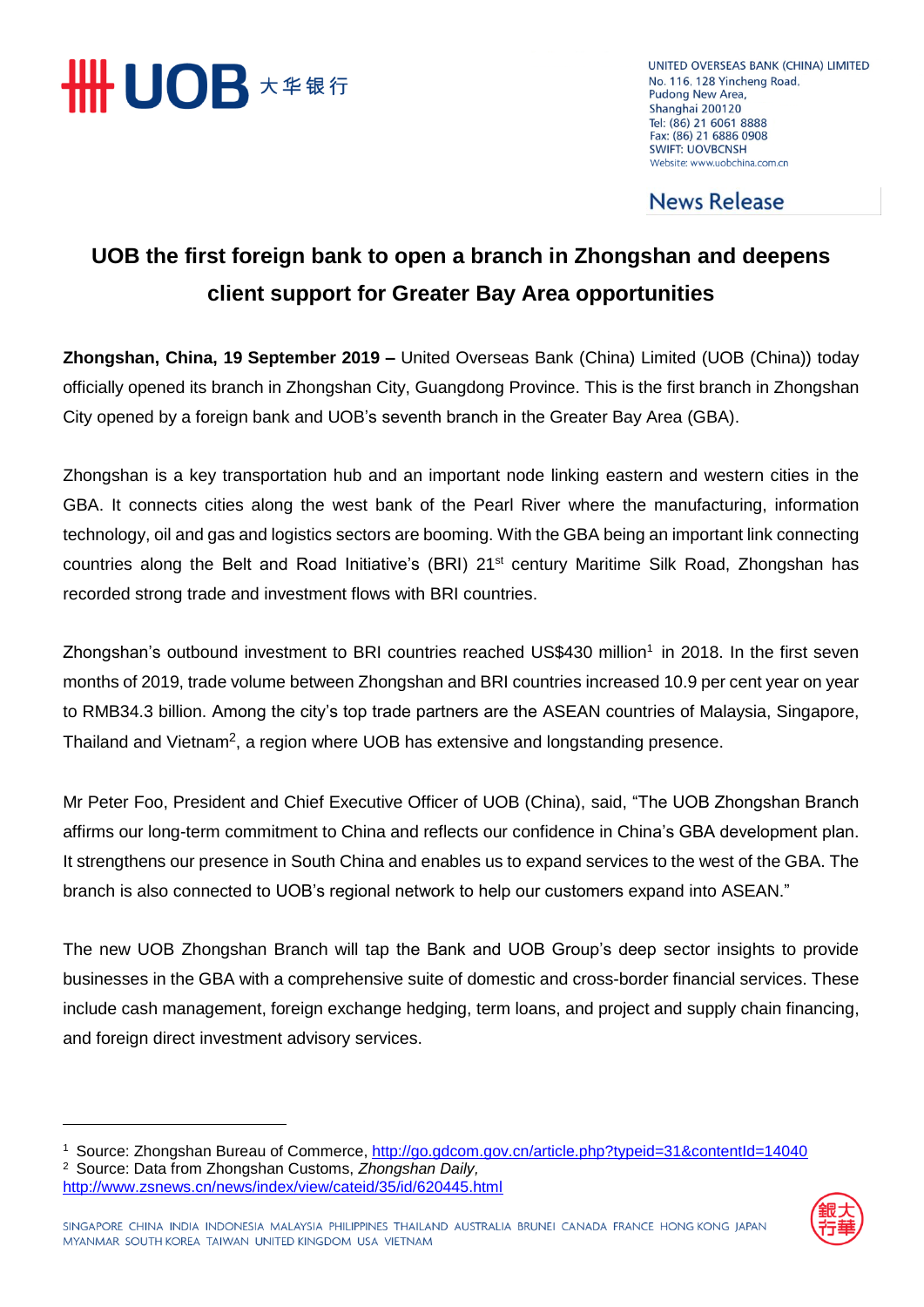## **THE UOB \*\*\*\***

Mrs Christine Ip, Chief Executive Officer of UOB Greater China, said, "UOB Zhongshan Branch is an important addition to our network in the GBA and is testament to UOB's efforts in enhancing connectivity between Greater China and Southeast Asia. Together with our other branches and offices in the GBA, the UOB Zhongshan Branch will be able to assist more companies in the area to seize business opportunities arising from the GBA and the BRI's 21<sup>st</sup> Century Maritime Silk Road."

Since China announced its Greater Bay Area Blueprint in February, UOB has been deepening its support of clients as they grow within and outside the GBA. As UOB (China)'s flagship branch in the GBA, the UOB Shenzhen Branch moved to bigger premises in October as it plans to add more professionals to the team. UOB also opened a Commercial Banking Centre in Hong Kong's central business district of Causeway Bay in April to serve better the needs of its clients in the GBA.

- Ends -

## **About United Overseas Bank (China)**

United Overseas Bank (China) Limited (UOB (China)) is a wholly-owned subsidiary of United Overseas Bank Limited (UOB), a leading bank in Asia. Headquartered in Shanghai, UOB (China) was incorporated in the People's Republic of China on 18 December 2007 and commenced operations on 2 January 2008. With a stable and far-sighted approach, UOB (China) has grown its network to 17 branches and sub-branches in the major cities across China.

Over the years, our employees have carried through the entrepreneurial spirit, the focus on long-term value creation and an unwavering commitment to do what is right for our customers and our colleagues.

We believe in being a responsible financial services provider and we are committed to making a difference in the lives of our stakeholders and in the communities in which we operate. Just as we are dedicated to helping our customers manage their finances wisely and to grow their businesses, UOB (China) is steadfast in our support of social development, particularly in the areas of art, children and education.

For more information about UOB (China), please visit www.UOBChina.com.cn Or follow us on WeChat: